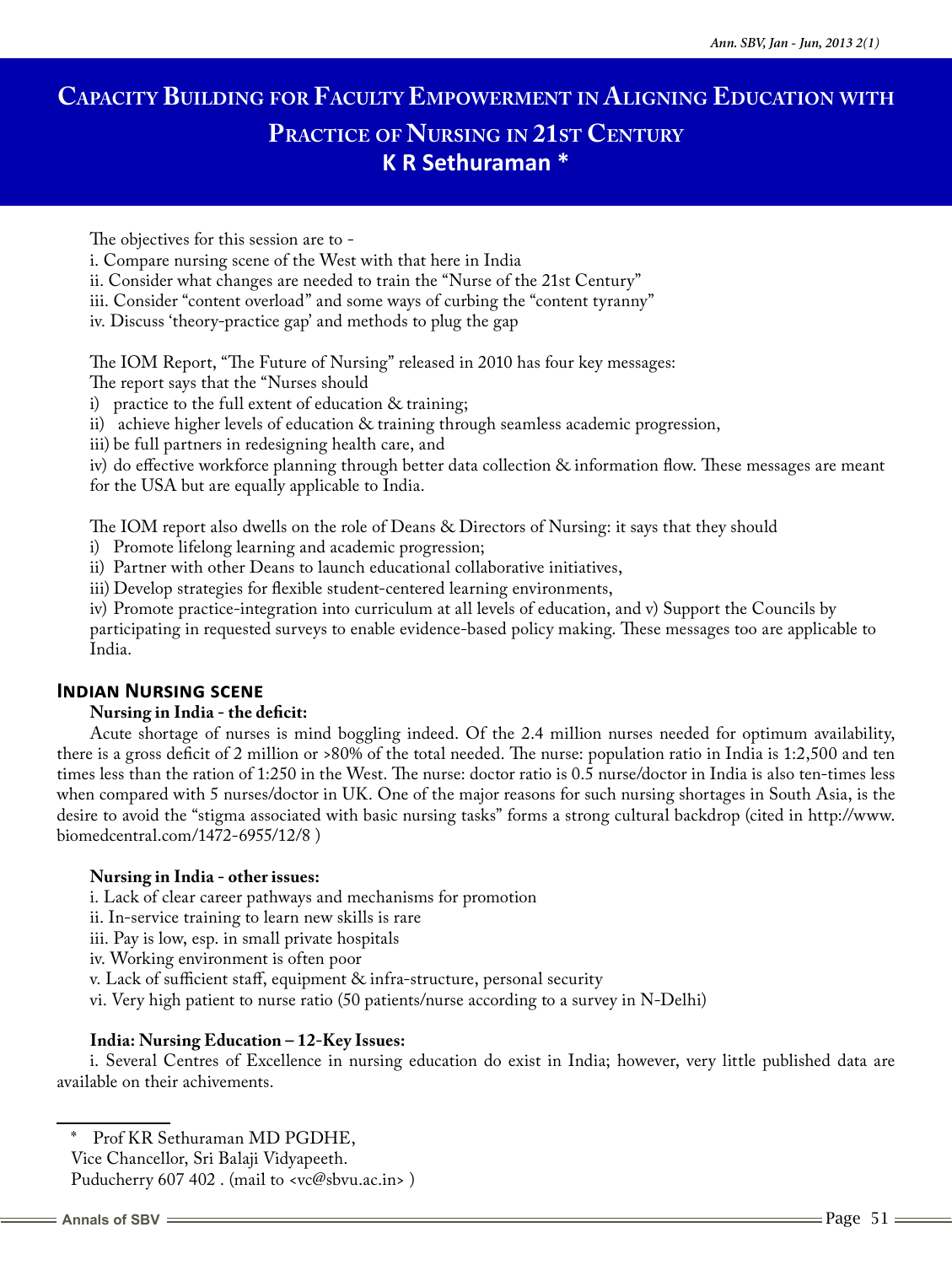ii. Inadequate educational monitoring & governance iii. Serious teaching staff shortages iv. Poor physical infrastructure v. Poor educational resources, esp for clinical skills vi. Lack of continuing professional development for faculty members vii. Lack of promotion opportunities for faculty viii. Over-cluttered curriculum ix. Reliance on didactic teaching approaches x. Poor student living accommodation xi. Poor links between clinical areas and educational institutions xii. Inadequate clinical experiences (cited in http://www.biomedcentral.com/1472-6955/12/8)

**Status issues in Clinical Education** is another area of concern. For students of BSc & MSc, the fact that most staff nurses are diploma-holders creates status ambiguities. Therefore, clinical education is seen as the responsibility of nursing faculty member and the Staff nurses often do not see it as their duty to support students' learning.

Equipment for teaching clinical procedures is not provided by the service staff.

If theory is taught without effective clinical correlation, the result is "Theory-Practice gap". Lack of resources, capacity and infrastructure also create a wide and deep theory-practice gap. Ultimately, the students learn about nursing assessments, care planning or clinical procedures that have no relationship to the real-life practice. This is reflected by the teaching staff at times telling their students, "You all Do as we Say; Don't do as we do."

## **The Future of Nursing**

Education is through a Collaborative approach. We need constructive dialogue on how education and practice could work towards a win-win partnership.

**Reforms in Nursing Education** are clearly needed due to several factors:

Nursing profession is now Global & multi-cultural;

The new pedagogies in the info-tech-era, and adult learning (Andragogy, Heutagogy etc);

Preparing future professionals to push the healthcare-transformation agenda forward;

Call for 'student-friendly' Curricula;

To prepare "the nurse for the 21st Century".

Why do we need "a New Kind of Nurse"? There are several reasons for it. Some of the important ones are as follows. I. Changing nursing practice environment:

i. Increasing complexity & acuity

- ii. Quicker patient turn over (shorter-stay)
- iii. Shift of care to home & community
- II. Exponential growth of knowledge

III. Explosion of technologies

IV. Identification of the "Quality Chasm" – to close the 'theory-practice gap'

V. Changing demographics:

- i. Aging population
- ii. Increased load of chronic illnesses

iii. Families increasingly engaged in care-giving

VI. Nurse – a trainer of care-giver, not a provider of care

VII. Increased attention to health-promotion and public health initiatives (DOTS etc)

#### **The New Nursing Curricula** should have the following features:

- Emphasize deep understanding of the most important 'Core concepts'
- Purposefully REDUCE content and select of content based on the Prevalence of condition.

Integrate learning outcomes across competencies (e.g. universal precautions, patient safety, ethical issues, clinical judgment, evidence-based practice, health systems & leadership, etc)

- Promote self-directed learning and active learning through case-based instruction; provide for integration among theory, clinical and simulation.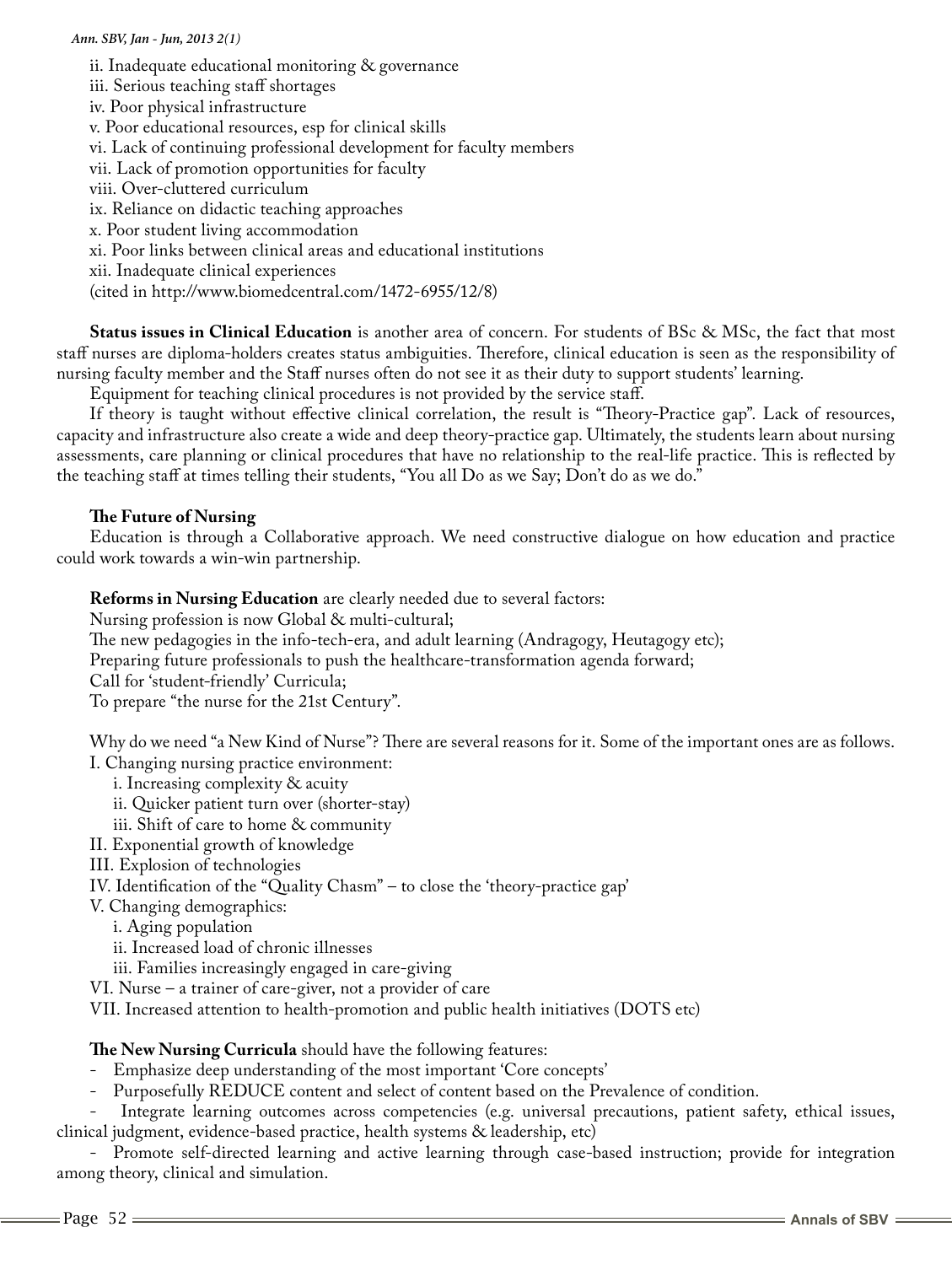Authentic formative and summative performance assessment.

#### **Challenges in Clinical Education** are many; the major ones among them are -

- i. Dependent on placement opportunities & limitations
- ii. Insufficient placements for "total patient care"
- iii. Acute/severely-ill cases are at greater risk with neophyte students handling them
- iv. Challenge of supervising students in rapidly changing situations the 'service or supervision?' dilemma
- v. Learning is dependent on "Chance-Factors":
	- a. Availability of "teaching-cases"
	- b. Availability of the Facility (OT, Skills Lab, Wards etc)
	- c. Availability of faculty-staff with required expertise

## **Nursing Education: Taming of the 'Content Overload' or 'Content Tyranny'**

Health professions education has reached content saturation. There is more content than can possibly be taught within any given traditional curriculum. The causes of content saturation are i) Explosive increase in knowledge base

Information Age, ii) Changes in Health Care Delivery, iii) Teacher-centred Pedagogy, and iv) Academic-Practice gap resulting in even more teaching to try and fill the gap. Covering too much content tends to make the learners overlook the concept.

A solution for this is to adopt "Concept Learning" model. What is a Concept? A concept is an organizing principle or a unifying classification of information. Concept Learning are of two types: i. Cognitive concepts, which are knowledge-based, e.g., 'error-free medication' and ii) Perceptual concepts, which are based on sensory perception, e.g., the feel of a soft or a hard lump, auscultation of foetal heart sound, etc.

The benefits of Concept-based Curriculum are several:

- i. Focus is on concepts; not merely on facts
- ii. Concepts are applicable across diverse populations and situations, e.g., Safe-Medication, Universal precautions etc.
- iii. Conceptual learning: unlike facts, concepts are retained Life-long
- iv. Stimulates critical thinking & deep learning
- v. Meets needs of diverse learners

Challenges of Concept-based Curriculum that block its widespread adoption:

- i. It is different
- ii. Faculty lack understanding
- iii. Faculty resistance to change
- iv. Requires different level of coordination
- v. Lack of literature detailing steps
- vi. Easier to convey Facts than impart Concepts

If the teaching staff learn the skill and know-how of teaching concepts, rather than mere facts, it would go a long way.

Nine-Steps of "Concept Attainment" Model of teaching include the following:

- Select and define a concept
- Select the attributes
- Develop positive and negative examples
- Introduce the process to the students
- Present the examples and list the attributes
- Develop a concept definition
- Give additional examples
- Discuss the process with the class
- Evaluate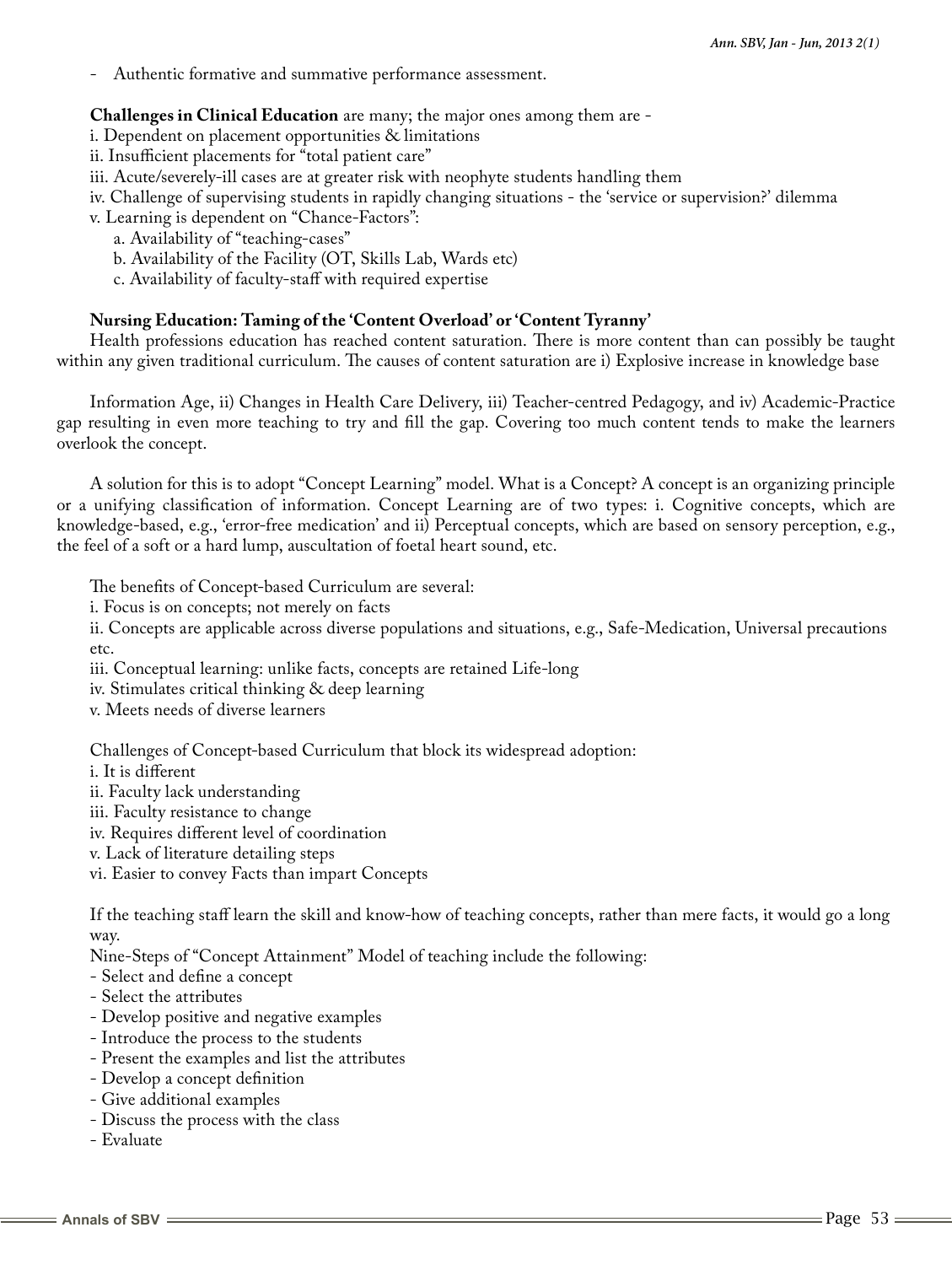# **Addressing the Theory - Practice Gap**

Theory and practice are reciprocally related: "Theory without Practice is purposeless & Practice without Theory is blind"

Theory practice gap – how does it affect the learners?

This affects the professional development of learners and may results in their inability to solve problems, rigidity of approach and dependency in providing patient care, fragmentation of patient care and an apathetic attitude in clinical practice.

#### **Role of Educators in improving theory-practice correlation:**

The nurse-educators need to -

i. Identify appropriate clinical problems for problem solving & decision making.

ii. Demonstrate to learners how to apply theory to real-life practice.

iii. Engage students in critical analysis & guide their own thinking process (meta-cognition)

iv. Use effective strategies to embed theoretical knowledge relevant to solving practical problems (Miller's Pyramid)

v. Provide realistic learning environment in which learners can correlate theory and practice

vi. Demonstrate to learners – how to individualize nursing care (Problem-Knowledge coupling: www.pkc.org )

vii. Have learners work together to help them to apply skills to a diversity of problems

Four proven teaching strategies to enhance theory practice integration are -

- 1. Problem based learning (PBL)
- Makes students responsible for their learning
- Student learning is organized around problems
- Barrow's Taxonomy gives a wide scope for educators to adopt PBL
- 2. Practice based Assignments to include real-life clinical problems.
- 3. Group discussions on practical evidence-based problem-solving .
- 4. Reflective practice

#### **Future Trends in Nursing Education** in 21st Century are -

i. Increased collaboration between nursing practice and nursing education

ii. Increased student & nurse mobility, including increased licensure mobility

iii. Increased distance (online) learning

iv. Schools of nursing providing continuing professional development

v. Increased teaching of evidence-based practice.

# **Summing Up**

Our New Graduates should –

- Think critically and be able to solve complex, real-world problems
- Find, evaluate, and use appropriate learning resources
- Work cooperatively in teams and small groups
- Demonstrate versatile and effective communication skills, both verbal and written
- Become life-long learners to update their knowledge and skills acquired at the university

Can we achieve this? We can do it, if only we have the self-belief in our ability to motivate our students to achieve all the intended learning outcomes that will enable them to be competent nurses of the 21st Century.

# **Bibliography**

- 1. IOM Report The Future of Nursing downloadable from http://www.nap.edu/catalog.php?record\_id=12956 (accessed on 28-10-2013)
- 2. The Nursing Education Partnership Initiative (NEPI) downloadable from http://www.fic.nih.gov/programs/ training\_grants/mepi/index.htm (accessed on 28-10-2013)
- 3. Commission on Education of Health Professionals for the 21st Century http://www.thelancet.com/journals/ lancet/article/PIIS0140673610604503/fulltext?rss=yes
- 4. WHO global recommendations for the retention of health workers http://www.who.int/hrh/retention/guidelines/